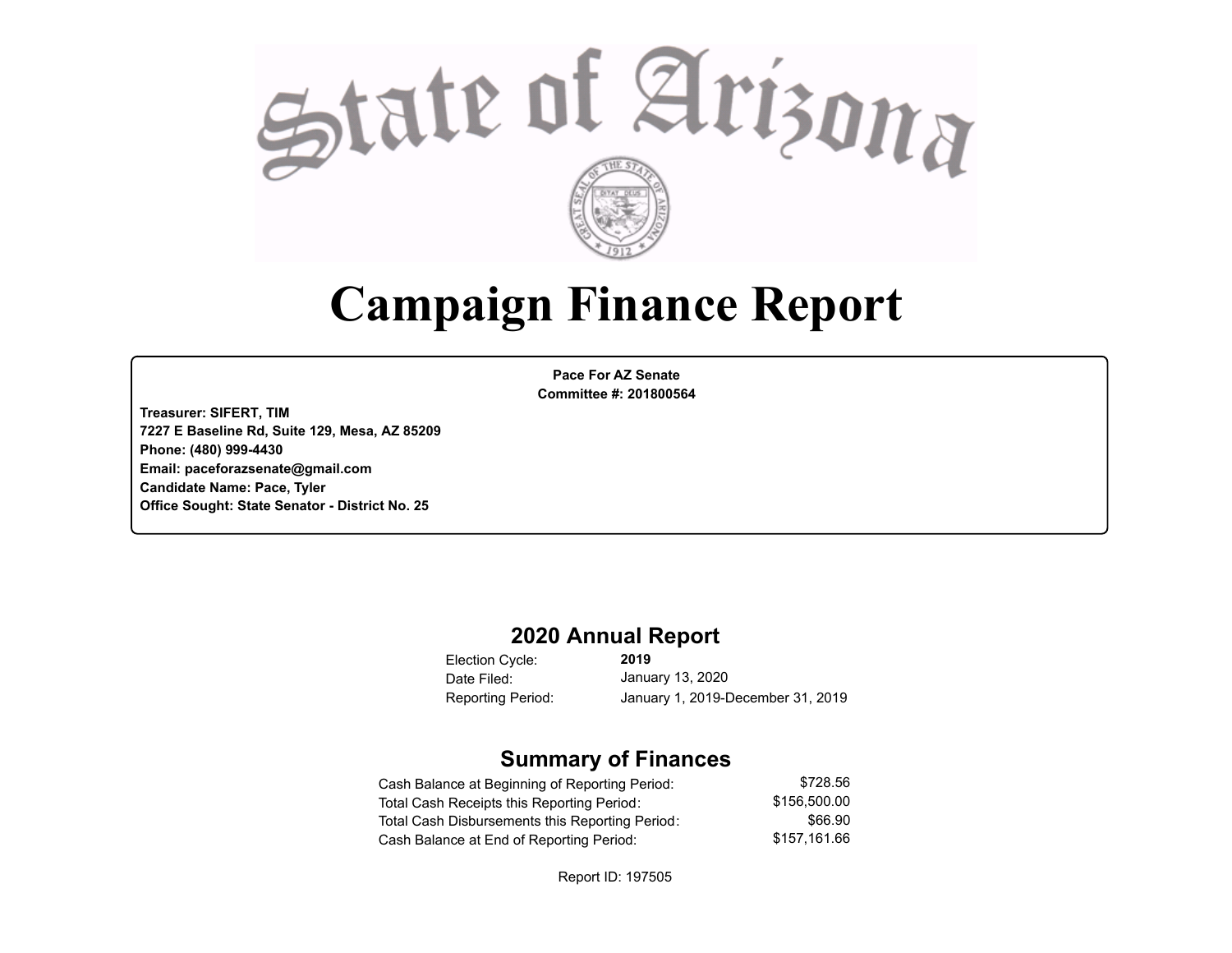# **201800564 Pace For Annual Report AZ Senate** Covers 01/01/2019 to 12/31/2019

# **Summary of Activity** Filed on 01/13/2020

| <b>Income</b>                                    | <b>Schedule</b> | <b>This Period</b> |        |              | <b>Total to Date</b> |
|--------------------------------------------------|-----------------|--------------------|--------|--------------|----------------------|
|                                                  |                 | Cash               | Other  | Total        |                      |
| <b>Personal and Family Contributions</b>         | C <sub>1</sub>  | \$0.00             | \$0.00 | \$0.00       | \$0.00               |
| Individual Contributions                         | C <sub>2</sub>  | \$150,650.00       | \$0.00 | \$150,650.00 | \$150,650.00         |
| <b>Contributions from Political Committees</b>   | C3a,b,c         | \$5,850.00         | \$0.00 | \$5,850.00   | \$5,850.00           |
| <b>Business Contributions</b>                    | C4a.b.c         | \$0.00             | \$0.00 | \$0.00       | \$0.00               |
| <b>Small Contributions</b>                       | C <sub>5</sub>  | \$0.00             | \$0.00 | \$0.00       | \$0.00               |
| <b>CCEC Funding and Matching</b>                 | C <sub>6</sub>  | \$0.00             | \$0.00 | \$0.00       | \$0.00               |
| <b>Qualifying Contributions</b>                  | C <sub>7</sub>  | \$0.00             | \$0.00 | \$0.00       | \$0.00               |
| Loans Made to this Committee                     | L1              | \$0.00             | \$0.00 | \$0.00       | \$0.00               |
| Other Receipts, including Interest and Dividends | R <sub>1</sub>  | \$0.00             | \$0.00 | \$0.00       | \$0.00               |
| <b>Transfers from Other Committees</b>           | T <sub>1</sub>  | \$0.00             | \$0.00 | \$0.00       | \$0.00               |
| Cash Surplus from Previous Committee             | S <sub>1</sub>  | \$0.00             | \$0.00 | \$0.00       | \$0.00               |
| <b>Total Income</b>                              |                 | \$156,500.00       | \$0.00 | \$156,500.00 | \$156,500.00         |

| <b>Expenditures</b>                            | <b>Schedule</b> | <b>This Period</b> |        |         |                      |
|------------------------------------------------|-----------------|--------------------|--------|---------|----------------------|
|                                                |                 | Cash               | Other  | Total   | <b>Total to Date</b> |
| <b>Operating Expenses</b>                      | E <sub>1</sub>  | \$0.00             | \$0.00 | \$0.00  | \$0.00]              |
| Independent & Ballot Measure Expenditures      | E2a,b,c         | \$0.00             | \$0.00 | \$0.00  | \$0.00               |
| Contributions to Committees/Businesses         | E3a - E3f       | \$0.00             | \$0.00 | \$0.00  | \$0.00]              |
| Small Expenses                                 | E <sub>4</sub>  | \$66.90            | \$0.00 | \$66.90 | \$66.90              |
| Transfers to Other Committees                  | T <sub>1</sub>  | \$0.00             | \$0.00 | \$0.00  | \$0.00]              |
| Loans Made by This Committee                   | L2              | \$0.00             | \$0.00 | \$0.00  | \$0.00               |
| Disposal of Surplus Cash                       | S <sub>1</sub>  | \$0.00             | \$0.00 | \$0.00  | \$0.00               |
| <b>Total Expenditures</b>                      |                 | \$66.90            | \$0.00 | \$66.90 | \$66.90              |
| <b>Bill Payments for Previous Expenditures</b> | D <sub>1</sub>  | \$0.00             |        | \$0.00  | \$0.00               |
| <b>Total Cash Disbursed</b>                    |                 | \$66.90            |        |         |                      |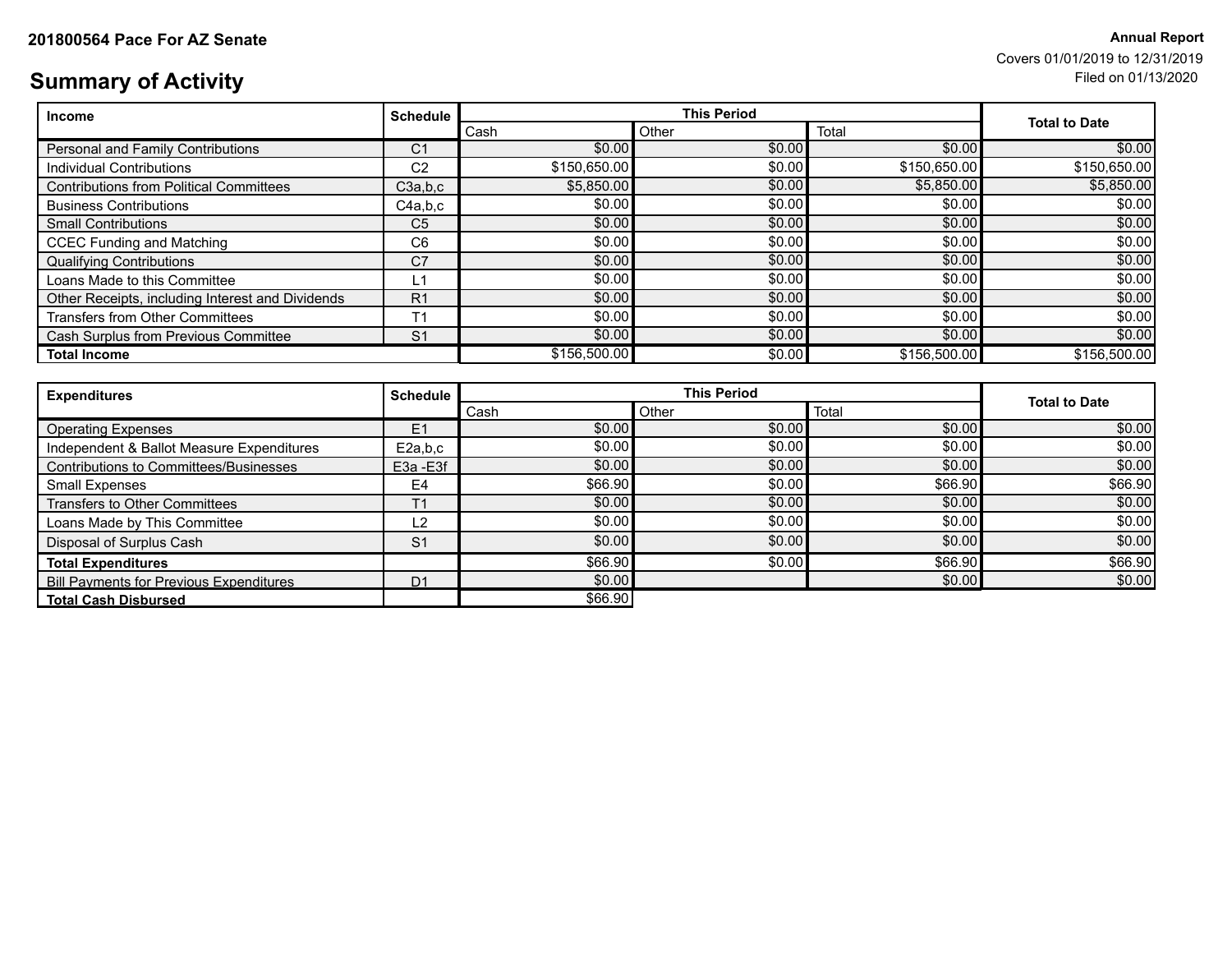### **201800564 Pace For AZ Senate**

**Annual Report**

Covers 01/01/2019 to 12/31/2019

|                                          | <b>Schedule C2 - Individual contributions</b>          | <b>Date</b> | <b>Amount</b> | <b>Cycle To Date</b> |
|------------------------------------------|--------------------------------------------------------|-------------|---------------|----------------------|
| Name:                                    | Ahlmer, Michelle                                       | 01/11/2019  | \$100.00      | \$100.00             |
| <b>Address:</b>                          | 7564 E Milagro Ave, Mesa, AZ 85209                     |             | Cash          |                      |
| Occupation:                              | Lobbiest, AZ Retailers Assn                            |             |               |                      |
| Name:                                    | Cave, Wendi                                            | 01/11/2019  | \$250.00      | \$250.00             |
| <b>Address:</b>                          | 5830 W Thunderbird Rd, Ste B8-205, Glendale, AZ 85306  |             | Cash          |                      |
| Occupation:                              | Sales Representative, Arizona Territory Distillery LLC |             |               |                      |
| Name:                                    | Tassinari, Brian                                       | 01/11/2019  | \$100.00      | \$100.00             |
| <b>Address:</b>                          | 452 N Danielson Way, Chandler, AZ 85225                |             | Cash          |                      |
| Occupation:                              | Partner, Willeta Partners                              |             |               |                      |
| Name:                                    | DAY, JANNA                                             | 01/12/2019  | \$200.00      | \$200.00             |
| <b>Address:</b>                          | 2222 N Val Vista Dr, Unit 16, Mesa, AZ 85213           |             | Cash          |                      |
| Occupation:                              | Principal, Arizona Policy Connect                      |             |               |                      |
| Name:                                    | Pace, Tyler                                            | 12/31/2019  | \$150,000.00  | \$150,000.00         |
| <b>Address:</b>                          | 1937 N 67th St, Mesa, AZ 85205                         |             | Cash          |                      |
| Occupation:                              | President, Triton Supply LLC                           |             |               |                      |
| <b>Total of Individual Contributions</b> |                                                        |             | \$150,650.00  |                      |
| <b>Total of Refunds Given</b>            |                                                        | \$0.00      |               |                      |
|                                          | Net Total of Individual Contributions                  |             | \$150,650.00  |                      |
|                                          |                                                        |             |               |                      |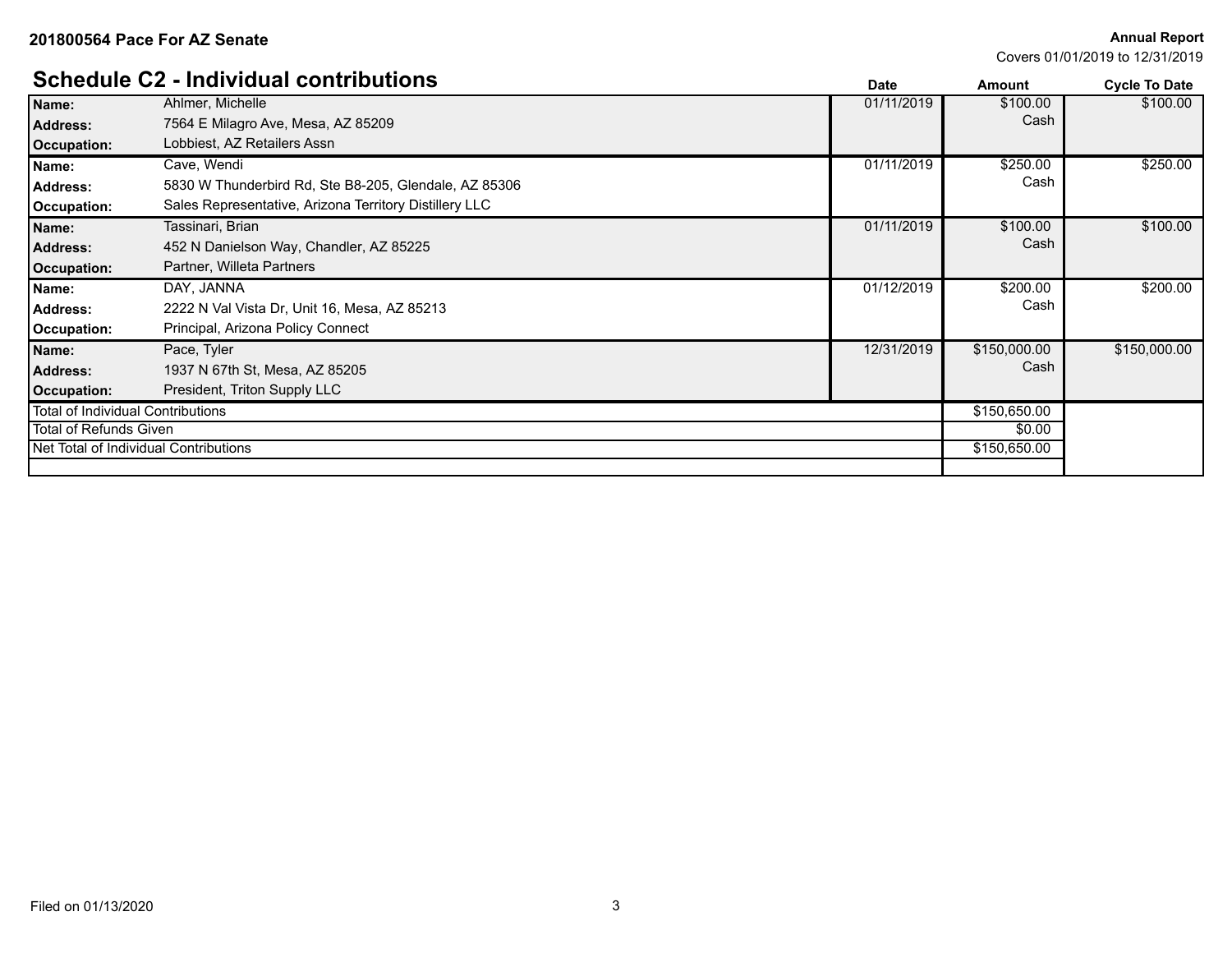**Annual Report**

Covers 01/01/2019 to 12/31/2019

|                 | <b>Schedule C3b - Contributions from PACs</b>                                     | <b>Date</b> | <b>Amount</b> | <b>Cycle To Date</b> |
|-----------------|-----------------------------------------------------------------------------------|-------------|---------------|----------------------|
| Name:           | Arizona Medical Association PAC                                                   | 01/01/2019  | \$200.00      | \$200.00             |
| <b>Address:</b> | 810 W Bethany Home Rd, Phoenix, AZ 85013                                          |             | Cash          |                      |
| Trans. Type:    | <b>Contributions from PACs</b>                                                    |             |               |                      |
| Name:           | Arizona Pharmacy Association                                                      | 01/01/2019  | \$200.00      | \$200.00             |
| <b>Address:</b> | 1845 E Southern Ave, Tempe, AZ 85282                                              |             | Cash          |                      |
| Trans. Type:    | <b>Contributions from PACs</b>                                                    |             |               |                      |
| Name:           | 1323 - AZ OSTEOPATHIC MEDICAL ASSN PAC                                            | 01/01/2019  | \$400.00      | \$400.00             |
| <b>Address:</b> | 5150 N 16th St, Ste A122, Phoenix, AZ 85016                                       |             | Cash          |                      |
| Trans. Type:    | <b>Contributions from PACs</b>                                                    |             |               |                      |
| Name:           | <b>Pinnacle West PAC</b>                                                          | 01/01/2019  | \$500.00      | \$500.00             |
| <b>Address:</b> | 400 N St, Phoenix, AZ 85004                                                       |             | Cash          |                      |
| Trans. Type:    | <b>Contributions from PACs</b>                                                    |             |               |                      |
| Name:           | Prudential Financial State & Federal PAC FEC ID: C00493304                        | 01/01/2019  | \$500.00      | \$500.00             |
| Address:        | 751 Broad St, FI 14, Newark, NJ 07102                                             |             | Cash          |                      |
| Trans. Type:    | <b>Contributions from PACs</b>                                                    |             |               |                      |
| Name:           | Salt River Project Political Involvement Committee                                | 01/01/2019  | \$300.00      | \$300.00             |
| <b>Address:</b> | PO Box 52025, Phoenix, AZ 85072                                                   |             | Cash          |                      |
| Trans. Type:    | <b>Contributions from PACs</b>                                                    |             |               |                      |
| Name:           | <b>CRNAs of Arizona PAC</b>                                                       | 01/05/2019  | \$300.00      | \$300.00             |
| <b>Address:</b> | 15210 N 44th PI, Phoenix, AZ 85032                                                |             | Cash          |                      |
| Trans. Type:    | <b>Contributions from PACs</b>                                                    |             |               |                      |
| Name:           | <b>FArmers Employees and Agents</b>                                               | 01/08/2019  | \$300.00      | \$300.00             |
| <b>Address:</b> | 16001 N 28th Ave, Phoenix, AZ 85053                                               |             | Cash          |                      |
| Trans. Type:    | <b>Contributions from PACs</b>                                                    |             |               |                      |
| Name:           | 201800243 - WellCare Health Plans, Inc. Political Action Committee (WellCare PAC) | 08/20/2019  | \$1,000.00    | \$1,000.00           |
| <b>Address:</b> | 8735 Henderson Rd, FI 3, Tampa, FL 33634                                          |             | Cash          |                      |
| Trans. Type:    | <b>Contributions from PACs</b>                                                    |             |               |                      |
| Name:           | <b>Salt River Project</b>                                                         | 11/12/2019  | \$500.00      | \$500.00             |
| <b>Address:</b> | PO Box 52025, Phoenix, AZ 85072                                                   |             | Cash          |                      |
| Trans. Type:    | <b>Contributions from PACs</b>                                                    |             |               |                      |
| Name:           | Ophthalmologists PAC                                                              | 12/01/2019  | \$250.00      | \$250.00             |
| Address:        | 3834 N Paseo Del Sol, Mesa, AZ 85207                                              |             | Cash          |                      |
| Trans. Type:    | <b>Contributions from PACs</b>                                                    |             |               |                      |
| Name:           | <b>Food Industry Political Action Committee</b>                                   | 12/27/2019  | \$200.00      | \$200.00             |
| <b>Address:</b> | 120 E Pierce St, Phoenix, AZ 85004                                                |             | Cash          |                      |
| Trans. Type:    | <b>Contributions from PACs</b>                                                    |             |               |                      |
| Name:           | Sanofi US Services Inc. Employees' PAC                                            | 12/27/2019  | \$200.00      | \$200.00             |
| Address:        | 55 Corporate Dr, Bridgewater, NJ 08807                                            |             | Cash          |                      |
| Trans. Type:    | <b>Contributions from PACs</b>                                                    |             |               |                      |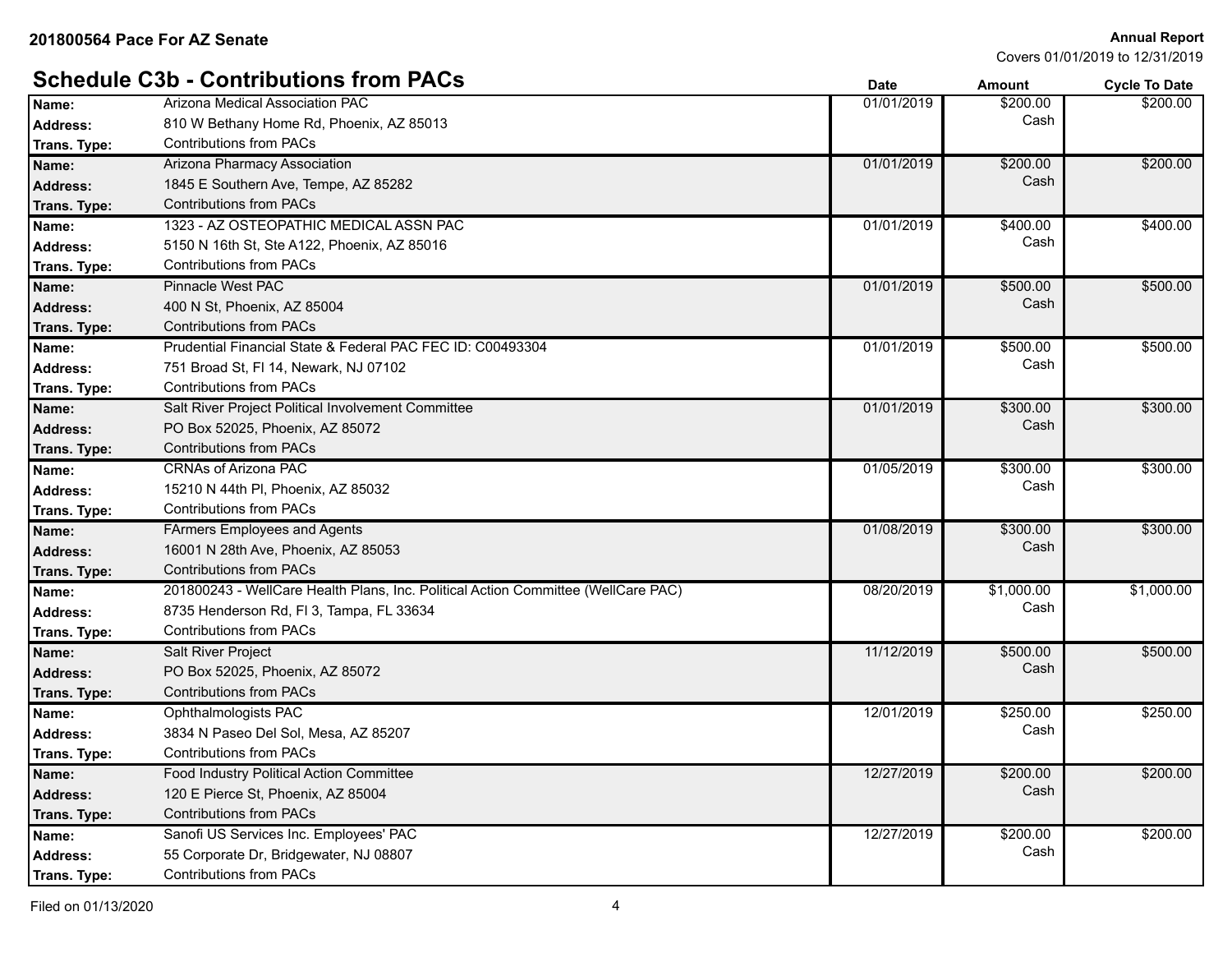### **Annual Report**

Covers 01/01/2019 to 12/31/2019

## **Schedule C3b - Contributions from PACs**

|                                         | <u> OCHCUUIC OUD - OOIIU IDUUUIIS II UIII I AOS</u>        | Date       | Amount     | <b>Cycle To Date</b> |
|-----------------------------------------|------------------------------------------------------------|------------|------------|----------------------|
| Name:                                   | Enterprise Holdings, Inc. PAC                              | 12/31/2019 | \$500.00   | \$500.00             |
| Address:                                | 600 Corporate Park Dr. Saint Louis, MO 63105               |            | Cash       |                      |
| Trans. Type:                            | <b>Contributions from PACs</b>                             |            |            |                      |
| Name:                                   | 201000751 - MEDNAX Inc. Federal Political Action Committee | 12/31/2019 | \$500.00   | \$500.00             |
| Address:                                | 1301 Concord Ter, Sunrise, FL 33323                        |            | Cash       |                      |
| Trans. Type:                            | <b>Contributions from PACs</b>                             |            |            |                      |
| <b>Total of Contributions from PACs</b> |                                                            |            | \$5,850.00 |                      |
| Total of Refunds Given                  |                                                            | \$0.00     |            |                      |
|                                         | Net Total of Contributions from PACs                       |            | \$5,850.00 |                      |
|                                         |                                                            |            |            |                      |